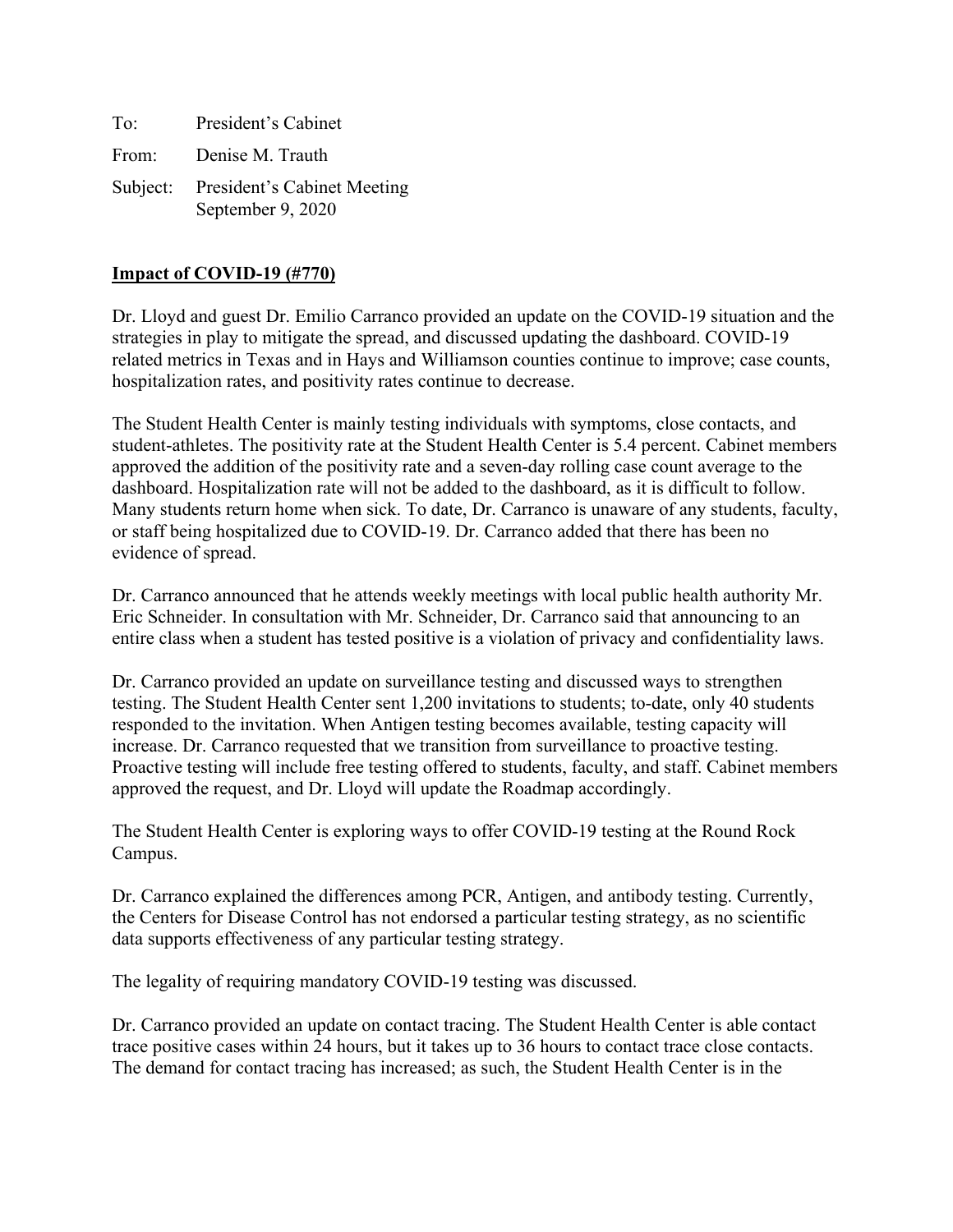process of hiring and training more contact tracers. Dr. Cavitt will work with Dr. Carranco to identify more contact tracers.

Cabinet members requested a place for faculty to report students suspected of having COVID-19 on the Student Health Center website.

#### **Enrollment Management (#9)**

Provost Bourgeois and guest Mr. Gary Ray provided weekly updates on fall 2020 enrollment. Compared to the same time during the previous year, the overall headcount is 37,874, which is down one percent (-398 students), undergraduate headcount is 33,538, which is down 2.1 percent (-720 students), and graduate headcount is 4,335, which is up eight percent (+321). Semester Credit Hours (SCHs) are down 2.6 percent (-12,042 SCHs). New masters' enrollment is up 24.1 percent (+268 students).

The 2019 freshman class one-year retention rate is 7.6 percent, which is up 1.2 percentage points from 75.7 to 76.9 percent.

Mr. Ray announced that the  $12<sup>th</sup>$  day census number will be finalized on September 10, 2020, and will be shared at a future Cabinet meeting.

For summer 2020 graduation, 1,795 students graduated, which is up 5.6 percent (+96 graduates).

Texas State launched the Coalition App in December 2019 and collected 449 applications.

Statewide enrollment trends for fall 2020, based on data gleaned from the Apply Texas Dashboard, indicate that freshmen applications are flat, new transfers applications are down two percent, readmit applications are up eight percent, and international freshmen and transfer applications are down 11 and 26 percent, respectively.

Mr. Ray discuss the recruitment and retention opportunities that will result from the emergency funds that Texas State will receive (i.e., \$2.7 million from the Governor's Emergency Education Relief Fund and \$2.8 million from the Texas EXcellence, Access, and Success (TEXAS) Grant Program).

Guest Mr. Elias Martinez gave an update on social media trends, with positive engagement primarily centered around the Texas State versus SMU football game.

# **Pandemic/Post Pandemic Work Groups (#771)**

Dr. Lloyd discussed reconvening certain pandemic/post-pandemic work groups to review previously approved recommendations. Now that the fall 2020 semester has begun, Cabinet members agreed the time is right for reviewing previously approved recommendations and making revisions/updates, as needed. Cabinet members approved reconvening the Continuity of